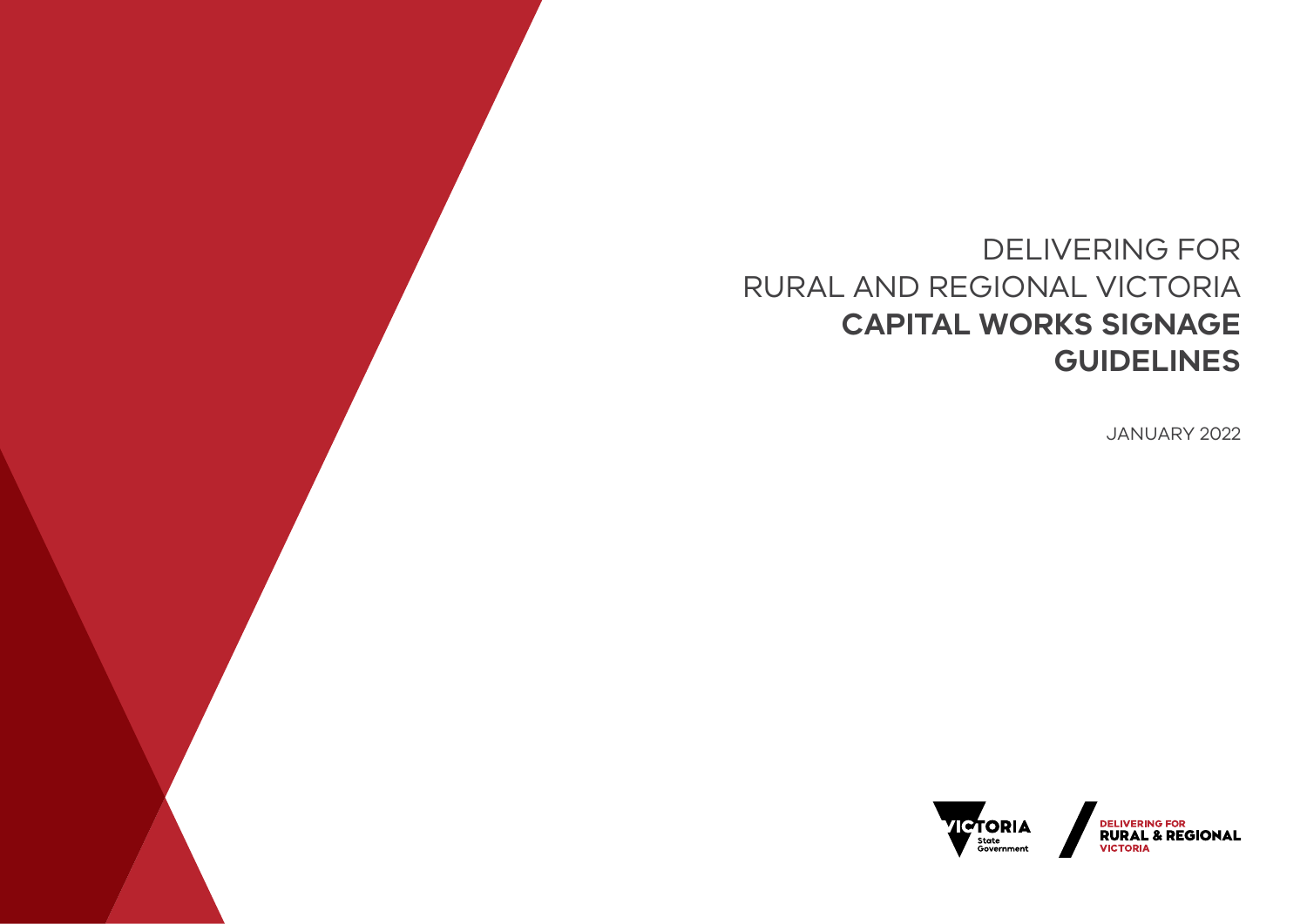### **INTRODUCTION**

Capital works signs are used to provide information about major public works to the Victorian community. Information contained on the signs include details of government funding, start and completion dates, and an outline of the project benefits.

A sign must be erected for all new budget-sector capital works with government funding of \$250,000 or greater. Exemptions can only be granted by the relevant departmental Senior Communication Executive.

### **PURPOSE**

The Department of Premier and Cabinet (DPC) has developed these guidelines to:

- › ensure that the Victorian public is appropriately informed about the purpose, costs and benefits of new government funded budget-sector capital works projects
- › provide direction on project signage
- › ensure consistent design and structure of capital works signs.

## **APPLICATION**

These guidelines apply to all Victorian Government entities.

## **REQUIREMENTS**

Capital works signs must be displayed as early as possible following the commencement of construction and removed within three weeks of completion of works.

Signs should be placed in the most appropriate position in relation to the works to achieve maximum visibility.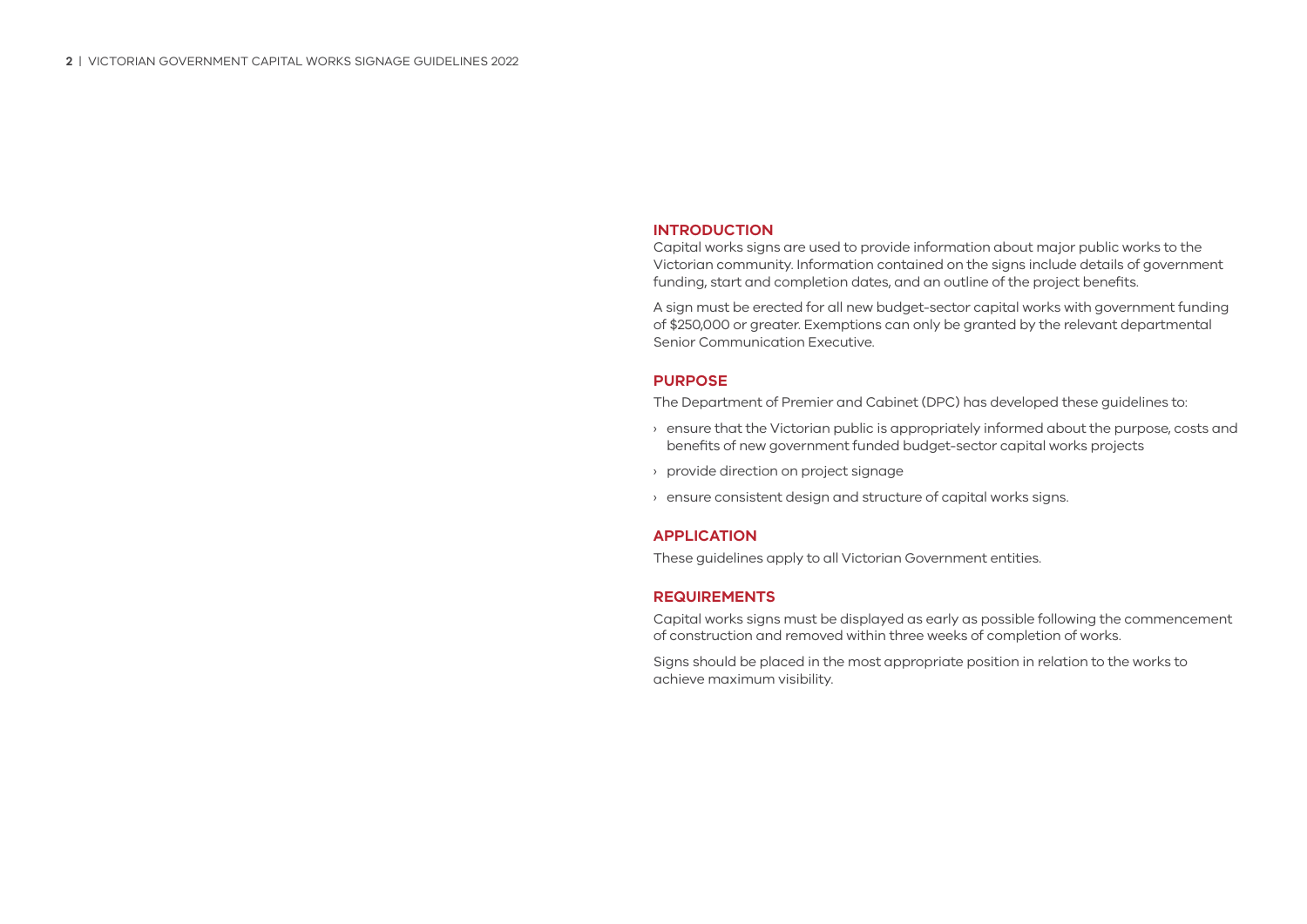All signs on the work site (including contractor and construction company signs) must comply with Occupational Health and Safety requirements. The construction specifications outlined in this document are a quide to the minimum standard required.

Where the site has more than one entry point (for example, major roadworks), more than one sign may be displayed. Note that this may require a planning permit.

### **SIGN TYPES**

There are two types of sign – Pedestrian Capital Works Signs and Construction Site Capital Works Signs.

- › Pedestrian Capital Works Signs are aluminium/wooden signs with digitally printed faces, and should be used on smaller sites.
- › Construction Site Capital Works Signs consist of vinyl/mesh banners and should be used on large sites with perimeter fencing. Where this would not be visible to the public, Pedestrian Capital Works Signs may be used instead.

### **LAYOUT TEMPLATES**

Sign layouts are shown on pages 4 and 5. They include both fixed elements and mandatory fields.

Adobe Indesign® template files are available for download from www.rdv.vic.gov.au. These can be populated with text and optional design elements as appropriate, but must not be recreated, resized or otherwise varied (use of other software, such as Microsoft Office® is unacceptable because of its lack of pre-production options, colour matching issues and rigid grid system).

Instructions for laying out signs are contained on the pasteboard of the Adobe Indesign® file.

Assistance with laying out signs using the template and sign construction can be obtained from your department's design services or sign supplier.

### **LAYOUT ELEMENTS**

Pedestrian Capital Works Signs have six layout options:

- › Without image
- › Without image and overlapping colour panel
- › With landscape image
- › With landscape image and overlapping colour panel
- › With portrait image
- › With portrait image and overlapping colour panel

Construction Site Capital Works Signs have two layout options:

- › With image
- › With image and overlapping colour panel

In this context, images may be stylised images, artist's impressions of the completed works or graphic illustrations (e.g. roadmap graphic).

Co-branding: An organisation that has provided significant financial support (10 per cent or more of the project cost) towards the capital works project is entitled to display its logo on the top right hand side below the 'Delivering For Rural and Regional Victoria' logo. This may be in addition to inclusion in the 'In partnership with' section.

For those partners contributing less than 10% of the project value, they can be recognised in the 'In partnership with' section in text format only.

## **TYPEFACES**

Fonts used in the signage are, VIC, Regular, Semibold and Bold.

#### **COLOUR**

**Background**: background is white plus one other colour from the secondary colour palette in the Victorian Government Branding Guidelines. Overlapping colour panels must be Pantone® Cool Grey 1.

**Text**: there are two text colour options, Black or Navy (Pantone<sup>®</sup> 2765).

**Posts**: wooden posts must be gloss black. Powder coated aluminium frames should be finished in Dulux® Duralloy® Black Gloss 9090G or equivalent.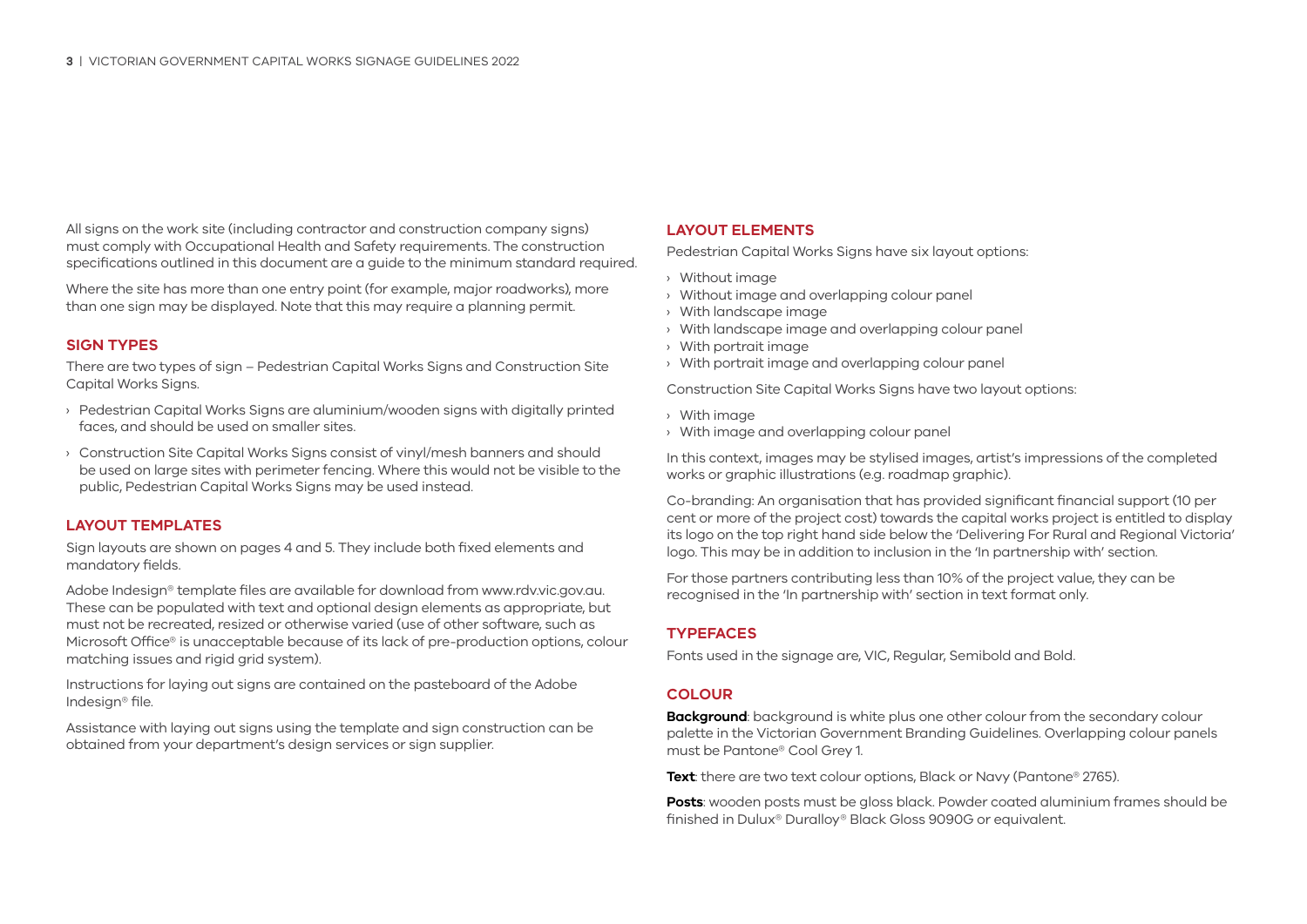## **TEXT FIELDS**

Text must fit within the template's text boxes.

**Headline** captures attention by explaining what the project is and/or why it is taking place. It must be a minimum of three lines and a maximum of four lines.



**Project** gives the title of the project.

**Contribution** specifies the Government's financial contribution. If there is more than one contribution, these should be placed on a single line, separated by a comma.

**Completion** specifies completion month and year.

**Information** provides website or other contact details where more information about the project can be obtained.

**Description** provides more detailed information about the project. A brief description of works can be added, and vary between five or six lines of text (approximately 110 words). Note that this is an element of Pedestrian Capital Works Signs only.

**In partnership with** identifies the design and/or construction partners and contributors, using company names only, not logos. (Please refer to page 3 of the Co-Branding section for eligibility for logo use). This section is optional and can be omitted if required.

**Authorisation tag** in conformity with the Electoral Act 2002, all signage must carry an authorisation tag including the following details:

Authorised by [the Victorian Government/other entity name], [street address and suburb]. Printed by [printer name], [place of business].

## **SIGN CONSTRUCTION**

### **PEDESTRIAN CAPITAL WORKS SIGN (1000 H X 2000 W MM)**

Pedestrian signs should be placed in the most appropriate position in relation to the works to achieve maximum visibility.

Where projects take less than a year to complete, these signs may be erected with wooden legs and stays fixed to the ground (concrete footings are not required). Where a project runs for a year or more, powder coated aluminium frames and concrete footings are required.

The sign should be free standing where possible, but may be wall mounted where there is insufficient room

### **CONSTRUCTION SITE CAPITAL WORKS SIGN (1700 H X 6900 W MM)**

These signs are produced using mesh/vinyl and wrap onto a 1.8 metre high cyclone fence using UV resistant cable ties and eyelets positioned every metre. The signs should be positioned with a 50 mm gap from top and bottom of the fence.

These signs can be of unlimited length, with artwork repeated around the perimeter of the fence. If repeated, each occurrence of artwork must be immediately adjacent with no spaces between occurrences.

#### **PLANNING REQUIREMENTS**

Under clause 52.05 of the Victoria Planning Provisions, signs greater than two square metres may require a planning permit.

This does not effect Pedestrian Capital Works Sign a as these are under two square metres.

For Construction Site Capital Works Signs it is necessary to check with the relevant planning authority prior to installation of signs.

Capital works signs must not be placed on or over a road or a road reserve.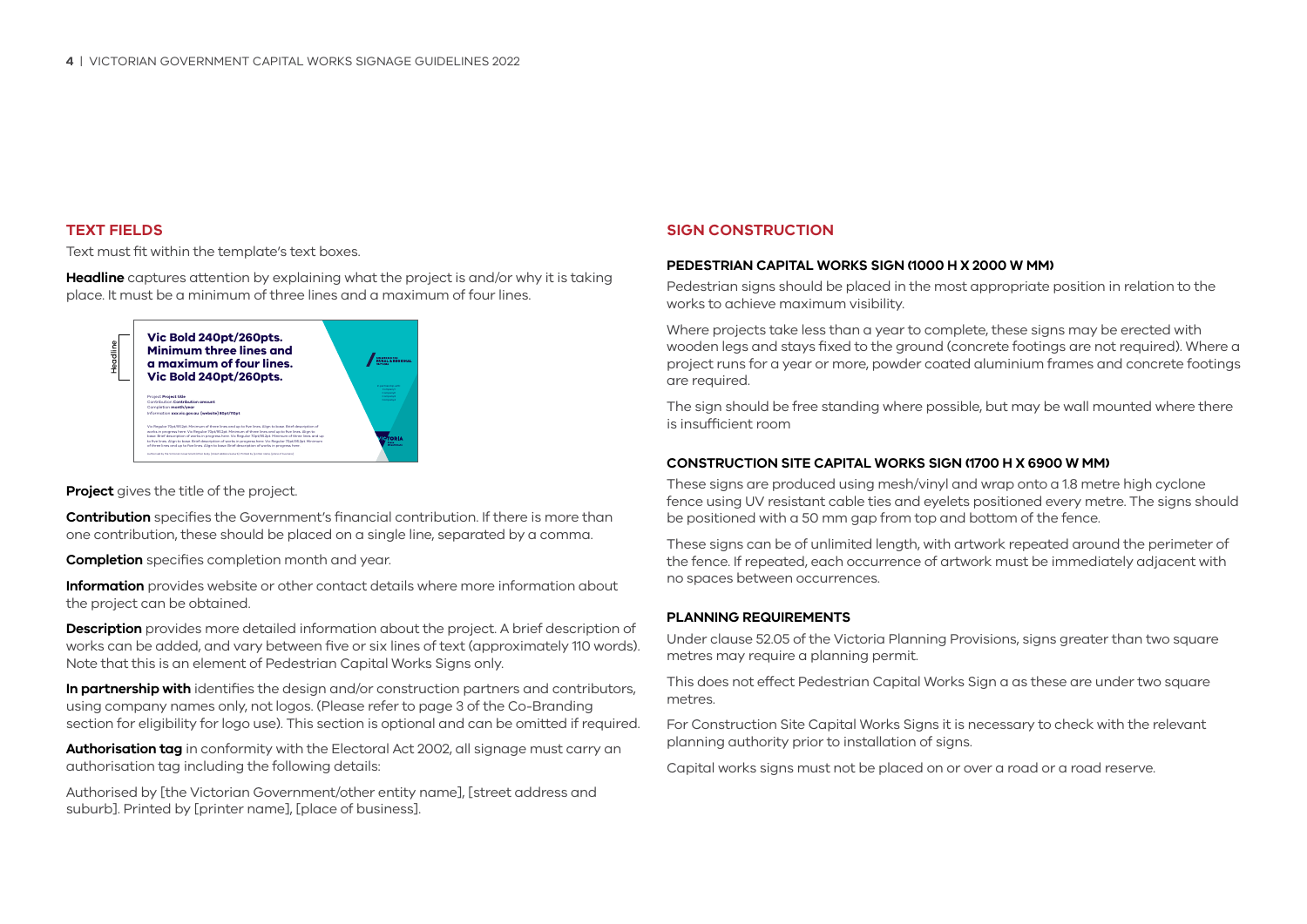**ELEVATION DETAILS**



Measurements are in millimetres.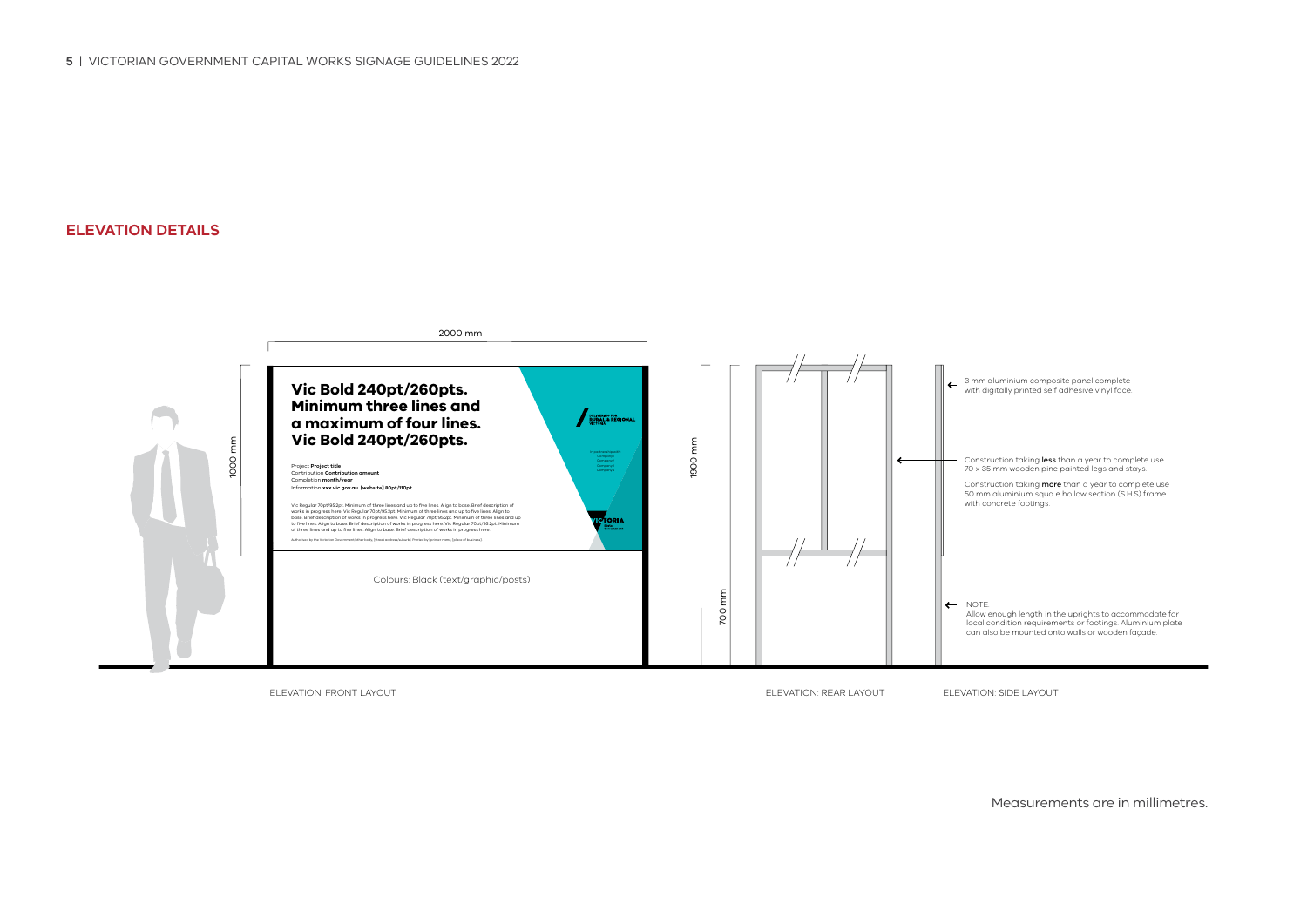PEDESTRIAN SIGN: **STANDARD / WITHOUT IMAGE** Black text and branding option shown below

# **Vic Bold 240pt/260pts. Minimum three lines and a maximum of four lines. Vic Bold 240pt/260pts.**

Project **Project title** Contribution **Contribution amount** Completion **month/year** Information **xxx.vic.gov.au [website] 80pt/110pt**

Vic Regular 70pt/95.2pt. Minimum of three lines and up to five lines. Align to base. Brief description of works in progress here. Vic Regular 70pt/95.2pt. Minimum of three lines and up to five lines. Align to base. Brief description of works in progress here. Vic Regular 70pt/95.2pt. Minimum of three lines and up to five lines. Align to base. Brief description of works in progress here. Vic Regular 70pt/95.2pt. Minimum of three lines and up to five lines. Alian to base. Brief description of works in progress here.

Authorised by the Victorian Government/other body, [street address/suburb]. Printed by [printer name, [place of business].

PEDESTRIAN SIGN: **STANDARD / PORTRAIT IMAGE** Black text and branding option shown below



PEDESTRIAN SIGN: **STANDARD / LANDSCAPE IMAGE** Black text and branding option shown below

# **Vic Bold 240pt/260pts. Minimum three lines and a maximum of four lines. Vic Bold 240pt/260pts.**

| image area<br>580X366mm |  |
|-------------------------|--|
|                         |  |
|                         |  |
|                         |  |
|                         |  |
|                         |  |
|                         |  |
|                         |  |

In partnership with: Company1 Company2 Company3 Company4

**CTORIA** 

DELIVERING FOR<br>RURAL & REGIONAL

Project **Project title** Contribution **Contribution amount** Completion **month/year** Information **xxx.vic.gov.au [website] 80pt/110pt**

Vic Regular 70pt/95.2pt. Minimum of three lines and up to five lines. Align to base. Brief description of works in progress here. Vic Regular 70pt/95.2pt. Minimum of three lines and up to five lines. Align to base. Brief description of works in progress here. Vic Regular 70pt/95.2pt. Minimum of three lines and up to five lines. Align to base. Brief description of works in progress here. Vic Regular 70pt/95.2pt. Minimum of three lines and up to five lines.

In partnership with: Company1 Company2 Company3 Company4

**CTORIA** 

**DELIVERING FOR**<br>**RURAL & REGIONAL** 

Authorised by the Victorian Government/other body, [street address/suburb]. Printed by [printer name, [place of business].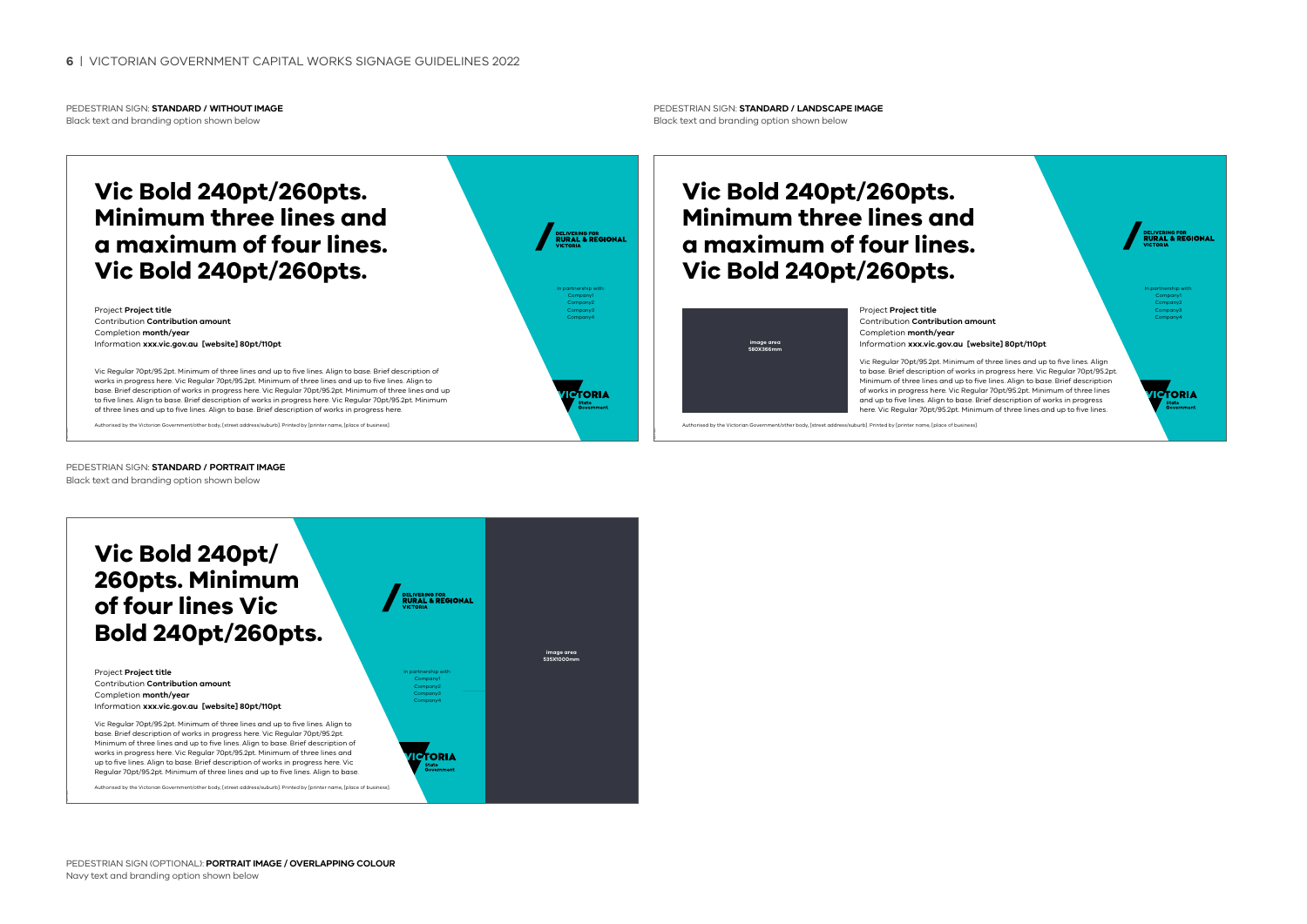#### PEDESTRIAN SIGN: **STANDARD / WITHOUT IMAGE** Navy text and branding option shown below

# **Vic Bold 240pt/260pts. Minimum three lines and a maximum of four lines. Vic Bold 240pt/260pts.**

Project **Project title** Contribution **Contribution amount** Completion **month/year** Information **xxx.vic.gov.au [website] 80pt/110pt**

Vic Regular 70pt/95.2pt. Minimum of three lines and up to five lines. Align to base. Brief description of works in progress here. Vic Regular 70pt/95.2pt. Minimum of three lines and up to five lines. Align to base. Brief description of works in progress here. Vic Regular 70pt/95.2pt. Minimum of three lines and up to five lines. Align to base. Brief description of works in progress here. Vic Regular 70pt/95.2pt. Minimum of three lines and up to five lines. Alian to base. Brief description of works in progress here.

Authorised by the Victorian Government/other body, [street address/suburb]. Printed by [printer name, [place of business].

PEDESTRIAN SIGN: **STANDARD / PORTRAIT IMAGE**

Navy text and branding option shown below



PEDESTRIAN SIGN: **STANDARD / LANDSCAPE IMAGE** Navy text and branding option shown below

## **Vic Bold 240pt/260pts. Minimum three lines and a maximum of four lines. Vic Bold 240pt/260pts.**



In partnership with: Company1 Company2 Company3 Company4

**CTORIA** 

**DELIVERING FOR**<br>**RURAL & REGIONAL** 

Project **Project title** Contribution **Contribution amount** Completion **month/year** Information **xxx.vic.gov.au [website] 80pt/110pt**

Vic Regular 70pt/95.2pt. Minimum of three lines and up to five lines. Align to base. Brief description of works in progress here. Vic Regular 70pt/95.2pt. Minimum of three lines and up to five lines. Align to base. Brief description of works in progress here. Vic Regular 70pt/95.2pt. Minimum of three lines and up to five lines. Align to base. Brief description of works in progress here. Vic Regular 70pt/95.2pt. Minimum of three lines and up to five lines.

In partnership with: Company1 Company3 Company4

**PTORIA** 

**DELIVERING FOR**<br>**RURAL & REGIONA** 

Authorised by the Victorian Government/other body, [street address/suburb]. Printed by [printer name, [place of business].

PEDESTRIAN SIGN (OPTIONAL): **PORTRAIT IMAGE / OVERLAPPING COLOUR** Navy text and branding option shown below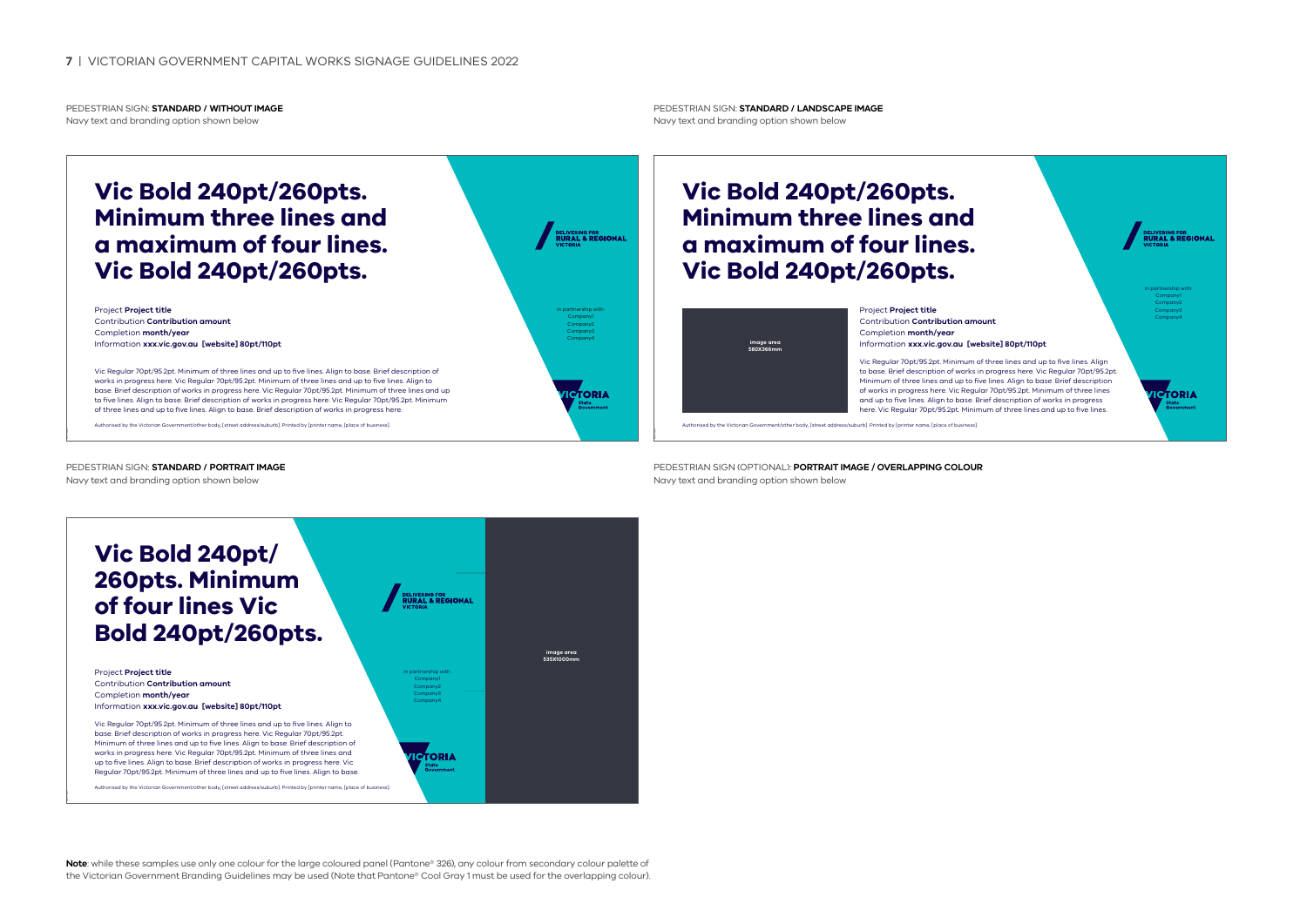PEDESTRIAN SIGN: **OVERLAPPING COLOUR** / **WITHOUT IMAGE** Black text and branding option shown below

# **Vic Bold 240pt/260pts. Minimum three lines and a maximum of four lines. Vic Bold 240pt/260pts.**

Project **Project title** Contribution **Contribution amount** Completion **month/year** Information **xxx.vic.gov.au [website] 80pt/110pt**

Vic Regular 70pt/95.2pt. Minimum of three lines and up to five lines. Align to base. Brief description of works in progress here. Vic Regular 70pt/95.2pt. Minimum of three lines and up to five lines. Align to base. Brief description of works in progress here. Vic Regular 70pt/95.2pt. Minimum of three lines and up to five lines. Align to base. Brief description of works in progress here. Vic Regular 70pt/95.2pt. Minimum of three lines and up to five lines. Alian to base. Brief description of works in progress here.

Authorised by the Victorian Government/other body, [street address/suburb]. Printed by [printer name, [place of business].

PEDESTRIAN SIGN: **OVERLAPPING COLOUR** / **PORTRAIT IMAGE** Black text and branding option shown below



PEDESTRIAN SIGN: **OVERLAPPING COLOUR** / **LANDSCAPE IMAGE** Black text and branding option shown below

# **Vic Bold 240pt/260pts. Minimum three lines and a maximum of four lines. Vic Bold 240pt/260pts.**



Project **Project title** Contribution **Contribution amount** Completion **month/year** Information **xxx.vic.gov.au [website] 80pt/110pt**

Vic Regular 70pt/95.2pt. Minimum of three lines and up to five lines. Align to base. Brief description of works in progress here. Vic Regular 70pt/95.2pt. Minimum of three lines and up to five lines. Align to base. Brief description of works in progress here. Vic Regular 70pt/95.2pt. Minimum of three lines and up to five lines. Align to base. Brief description of works in progress here. Vic Regular 70pt/95.2pt. Minimum of three lines and up to five lines.

In partnership with: Company1 Company2 Company3 Company4

**CTORIA** 

**DELIVERING FOR**<br>**RURAL & REGIONAL** 

Authorised by the Victorian

PEDESTRIAN SIGN (OPTIONAL): **PORTRAIT IMAGE / OVERLAPPING COLOUR** Navy text and branding option shown below



**Note**: while these samples use only one colour for the large coloured panel (Pantone® 326), any colour from secondary colour palette of the Victorian Government Branding Guidelines may be used (Note that Pantone® Cool Gray 1 must be used for the overlapping colour).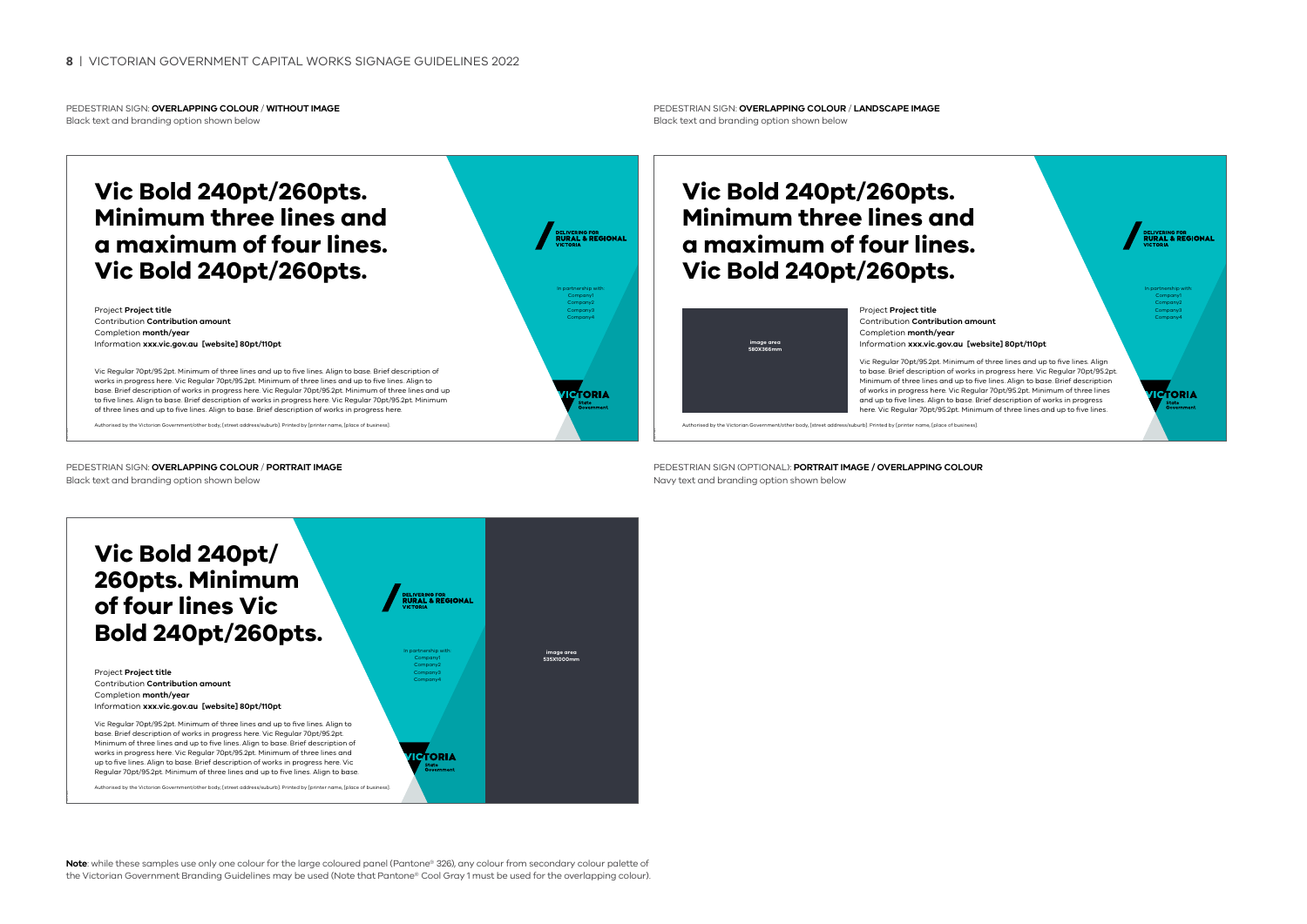PEDESTRIAN SIGN: **OVERLAPPING COLOUR** / **WITHOUT IMAGE** Navy text and branding option shown below

# **Vic Bold 240pt/260pts. Minimum three lines and a maximum of four lines. Vic Bold 240pt/260pts.**

Project **Project title** Contribution **Contribution amount** Completion **month/year** Information **xxx.vic.gov.au [website] 80pt/110pt**

Vic Regular 70pt/95.2pt. Minimum of three lines and up to five lines. Align to base. Brief description of works in progress here. Vic Regular 70pt/95.2pt. Minimum of three lines and up to five lines. Align to base. Brief description of works in progress here. Vic Regular 70pt/95.2pt. Minimum of three lines and up to five lines. Align to base. Brief description of works in progress here. Vic Regular 70pt/95.2pt. Minimum of three lines and up to five lines. Alian to base. Brief description of works in progress here.

Authorised by the Victorian Government/other body, [street address/suburb]. Printed by [printer name, [place of business].

PEDESTRIAN SIGN: **OVERLAPPING COLOUR** / **PORTRAIT IMAGE** Navy text and branding option shown below

DELIVERING FOR<br>**RURAL & REGIONAL** In partnership with: Company1 Company3 Company4 **CTORIA** 

PEDESTRIAN SIGN: **OVERLAPPING COLOUR** / **LANDSCAPE IMAGE** Navy text and branding option shown below

# **Vic Bold 240pt/260pts. Minimum three lines and a maximum of four lines. Vic Bold 240pt/260pts.**



Project **Project title** Contribution **Contribution amount** Completion **month/year** Information **xxx.vic.gov.au [website] 80pt/110pt**

Vic Regular 70pt/95.2pt. Minimum of three lines and up to five lines. Align to base. Brief description of works in progress here. Vic Regular 70pt/95.2pt. Minimum of three lines and up to five lines. Align to base. Brief description of works in progress here. Vic Regular 70pt/95.2pt. Minimum of three lines and up to five lines. Align to base. Brief description of works in progress here. Vic Regular 70pt/95.2pt. Minimum of three lines and up to five lines.

In partnership with: Company1 Company3 Company4

**CTORIA** 

**DELIVERING FOR**<br>**RURAL & REGIONA** 

Authorised by the Victorian Government/other body, [street address/suburb]. Printed by [printer name, [place of business].

PEDESTRIAN SIGN (OPTIONAL): **PORTRAIT IMAGE / OVERLAPPING COLOUR** Navy text and branding option shown below



.<br>Authorised by the Victorian Government/other body, [street address/suburb]. Drinted by [p

**Note**: while these samples use only one colour for the large coloured panel (Pantone® 326), any colour from secondary colour palette of the Victorian Government Branding Guidelines may be used (Note that Pantone® Cool Gray 1 must be used for the overlapping colour).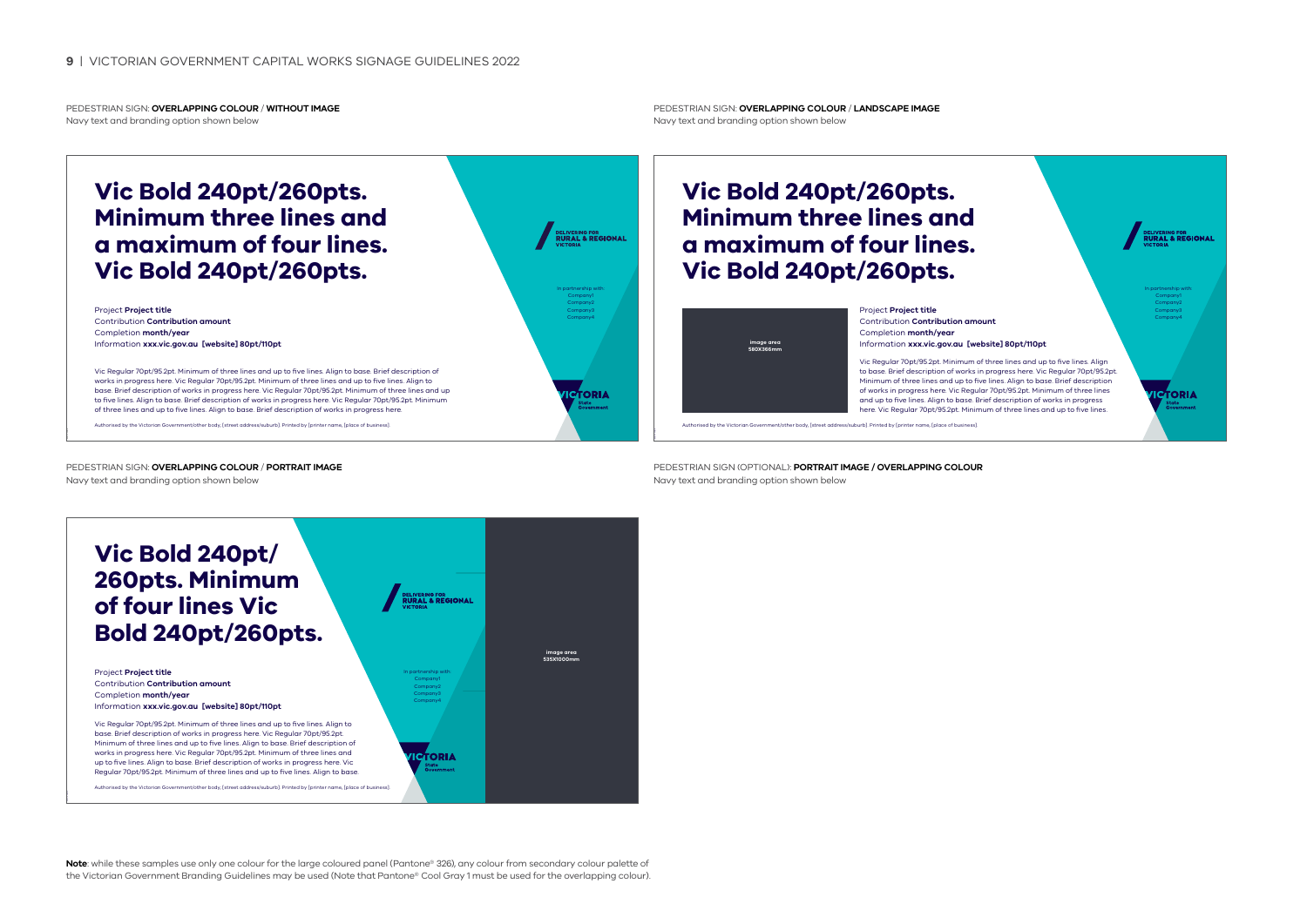CONSTRUCTION SITE SIGN: **STANDARD / IMAGE** Black text and branding option shown below

Project **Title** | Contribution **Amount** | Completion **Month/Year** | Information **Website Vic Semibold 180pt** 

# **Vic Bold 550pt/600pt. Minimum of three lines. Vic Gold 550pt/600pt. Minimum of three lines. Vic Bold 550pt/600 pt.**

In partnership with: **Company1 Company2 Company3 Company4 Vic Semibold 180pt** 

Authorised by the Victorian Government/other body name, [street address and suburb]. Printed by [printer name, [place of business].



**image area 1500x1700mm**

CONSTRUCTION SITE SIGN: **STANDARD / IMAGE** Navy text and branding option shown below

Project **Title** | Contribution **Amount** | Completion **Month/Year** | Information **Website Vic Semibold 180pt Vic Bold 550pt/600pt. Minimum of three LIVERING FOR<br>URAL & REGIONAL lines. Vic Gold 550pt/600pt. Minimum image area of three lines. Vic Bold 550pt/600 pt. 1500x1700mmICTORIA** In partnership with: **Company1 Company2 Company3 Company4 Vic Semibold 180pt**  Authorised by the Victorian Government/other body name, [street address and suburb]. Printed by [printer name, [place of business].

PEDESTRIAN SIGN (OPTIONAL): **OVERLAPPING COLOUR** / **PORTRAIT IMAGE** Navy text and branding option shown below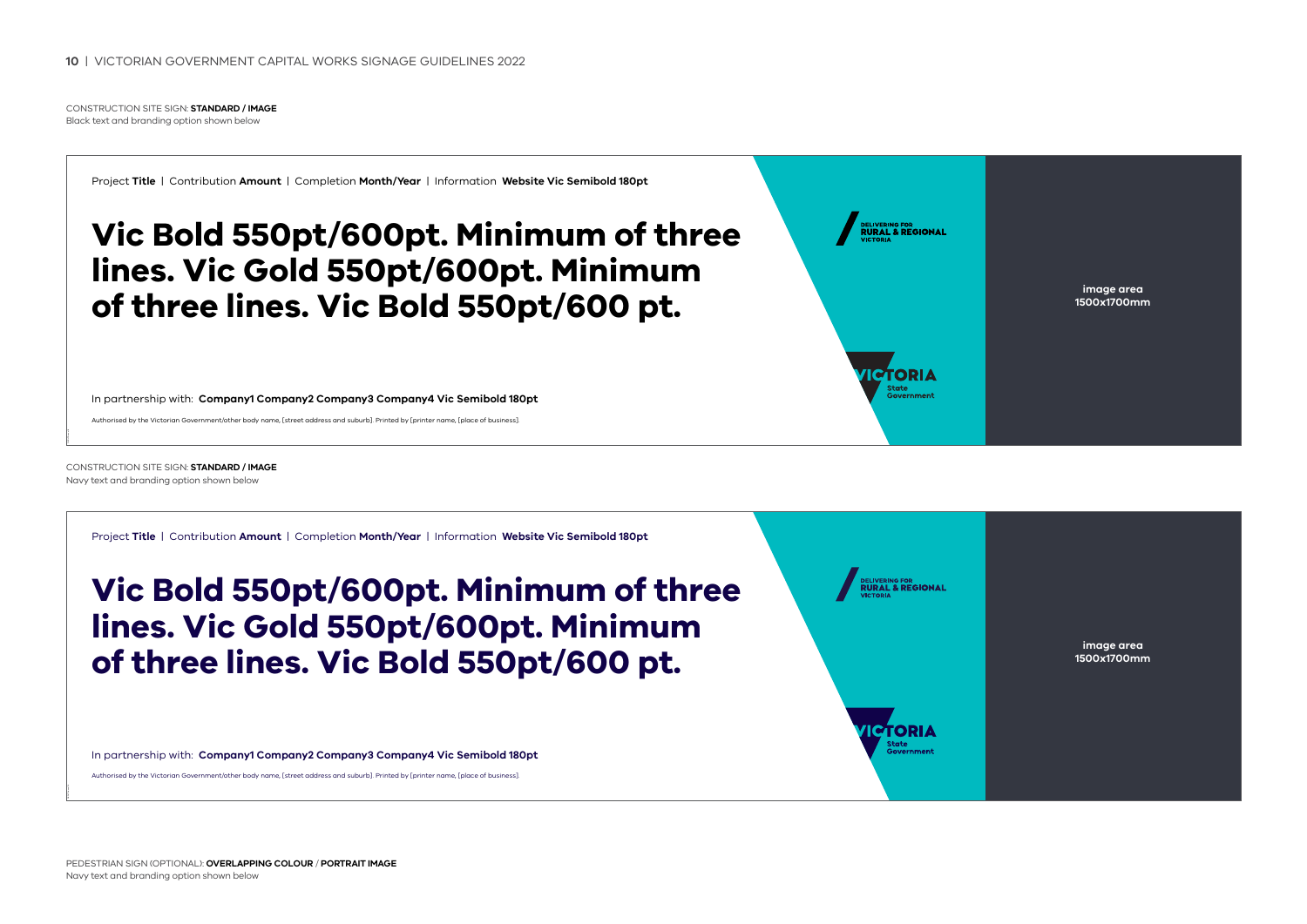CONSTRUCTION SITE SIGN: **OVERLAPPING COLOUR / IMAGE** Black text and branding option shown below

Project **Title** | Contribution **Amount** | Completion **Month/Year** | Information **Website Vic Semibold 180pt** 

# **Vic Bold 550pt/600pt. Minimum of three lines. Vic Gold 550pt/600pt. Minimum of three lines. Vic Bold 550pt/600 pt.**

In partnership with: **Company1 Company2 Company3 Company4 Vic Semibold 180pt** 

Authorised by the Victorian Government/other body name, [street address and suburb]. Printed by [printer name, [place of business].



**1500x1700mm**

CONSTRUCTION SITE SIGN: **OVERLAPPING COLOUR / IMAGE** Navy text and branding option shown below

Project **Title** | Contribution **Amount** | Completion **Month/Year** | Information **Website Vic Semibold 180pt** 

# **Vic Bold 550pt/600pt. Minimum of three lines. Vic Gold 550pt/600pt. Minimum of three lines. Vic Bold 550pt/600 pt.**

In partnership with: **Company1 Company2 Company3 Company4 Vic Semibold 180pt** 

Authorised by the Victorian Government/other body name, [street address and suburb]. Printed by [printer name, [place of business].



**image area 1500x1700mm**

PEDESTRIAN SIGN (OPTIONAL): **OVERLAPPING COLOUR** / **PORTRAIT IMAGE** Navy text and branding option shown below